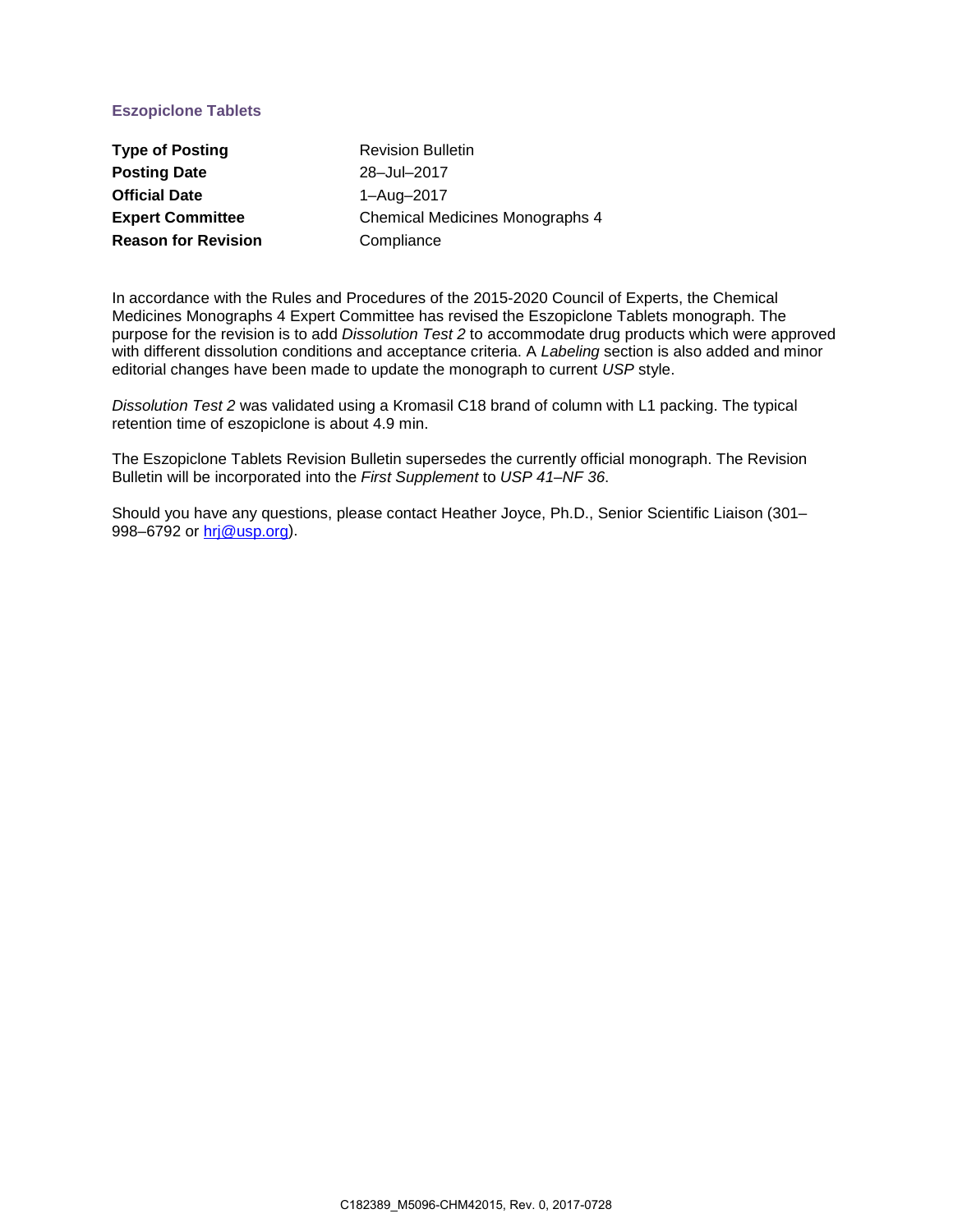# **Eszopiclone Tablets**<br>**Sample:** *Standard solution*<br>**REFINITION CELLIFION** Tailing factor: NMT 2.0

**DEFINITION**<br>Eszopiclone Tablets contain NLT 90.0% and NMT 110.0%<br>of the labeled amount of eszopiclone (C<sub>17</sub>H<sub>17</sub>ClN<sub>6</sub>O<sub>3</sub>). **Analysis Analysis** Samples: Standard solution and Sample solution

**A. INFRARED ABSORPTION**  $\langle$  197K $\rangle$ <br> **Standard:** USP Eszopiclone RS<br> **Sample:** Nominally 37.5 mg of eszopiclone from Tab-Sample: Nominally 37.5 mg of eszopicione from Tab-<br>lets prepared as follows. Powder a number of Tablets, and mix the resulting powder. Transfer a portion of<br>powder, equivalent to 37.5 mg of eszopiclone, to a<br>suitable container, add 30 mL of acetone, and shake.<br>Dilute with acetone to 50 mL and pass the resulting<br>solution thro

• **B.** The retention time of the major peak of the *Sample* **PERFORMANCE TESTS** *solution* corresponds to that of the *Standard solution*, as obtained in the *Assay*. *Change to read:*

### **ASSAY**

### • **PROCEDURE** •

**COLUTION** (711)<br> **Solution A:** 1.4 g/L of anhydrous dibasic sodium phos-<br> **• DISSOLUTION** (711)<br> **PLESS 1.4** (RB 1.4ug.2017)<br> **Medium:** 0.1 N hydrochloric acid; 500 mL

phate in water<br> **Mobile phase:** Acetonitrile and Solution A (25:75) ad-<br>
justed with dilute phosphoric acid to a pH of 6.5  $\pm$  **Time:** 30 min

- 0.05 **Solution A:** 1.4 g/L of anhydrous dibasic sodium **Standard stock solution:** 0.5 mg/mL of USP Es- <sup>p</sup>hosphate in water zopiclone RS prepared as follows. Transfer a suitable **Mobile phase:** Acetonitrile and *Solution A* (30:70) ad quantity of USP Eszopiclone RS to an appropriate volu- justed with dilute phosphoric acid (1 in 10) to a pH<br>metric flask and add 50% of the final flask volume of other of 6.5 ± 0.05
- 
- NLT 5 intact Tablets to a suitable volumetric flask. Add<br>
5% of the final flask volume of Solution A and sonicate<br>
in cool water for 5 min with constant shaking. Add<br>
30% of the final flask volume of acetonitrile and soni-30% of the final flask volume of acetonitrile and soni-<br>cate for 15 min. Dilute with acetonitrile to volume. (See Chromatography  $\langle 621 \rangle$ , System Suitability.)<br>Centrifuge the resulting solution and use the Mode: LC
- supernatant. **Detector:** UV 303 nm zopiclone from *Sample stock solution* in *Mobile phase* **Column temperature:** 30° passed through a suitable filter of 0.45-µm pore size.<br>Use the filtrate. Use the filtrate. **Injection volume:** 100 µL<br>**Chromatographic system Injection volume:** 100 µL<br>**Run time:** NLT 1.5 times

(See *Chromatography* 〈621〉*, System Suitability*.) eszopiclone **Mode:** LC **System suitability Detector:** UV 303 nm **Sample:** *Standard solution*

**Column:** 4.6-mm × 15.0-cm; 5-µm packing L1 **Suitability requirements**<br> **Column temperature:** 30° **Tailing factor:** NMT 2.0<br> **Flow rate:** 1.5 mL/min **Tailing factor:** NMT 2.0

**Injection volume:** 50 µL<br>**Run time:** NLT 1.9 times the retention time of **Samples:** *Standard solution* and *Sample solution*<br>Calculate the percentage of the labeled amount

**System suitability**

Calculate the percentage of the labeled amount of es- **IDENTIFICATION** zopiclone  $(C_{17}H_{17}CIN_6O_3)$  in the portion of Tablets taken:

- 
- 
- 
- 

Test  $1_{\bullet}$  (RB 1-Aug-2017)

- 
- 
- 

metric tlask and add 50% of the final flask volume of  $\frac{6.5 \pm 0.05}{2}$ <br>
lution. Dilute with acetonitrile to volume.<br> **Standard solution:** 0.03 mg/mL of USP Eszopiclone RS standard solution: 0.03 mg/mL of USP Eszopiclone

**Column:** 4.6-mm × 15.0-cm; 5-µm packing L1

- 
- 

**Run time:** NLT 1.5 times the retention time of

**Flow rate:** 1.5 mL/min **Relative standard deviation:** NMT 2.0% **Relative standard deviation:** NMT 2.0%

Calculate the percentage of the labeled amount of eszopiclone  $(C_{17}H_{17}CIN_6O_3)$  dissolved:

Result =  $(r_U/r_S) \times C_S \times V \times (1/L) \times 100$ 

*<sup>r</sup><sup>U</sup>* = peak response from the *Sample solution*

*<sup>r</sup><sup>S</sup>* = peak response from the *Standard solution*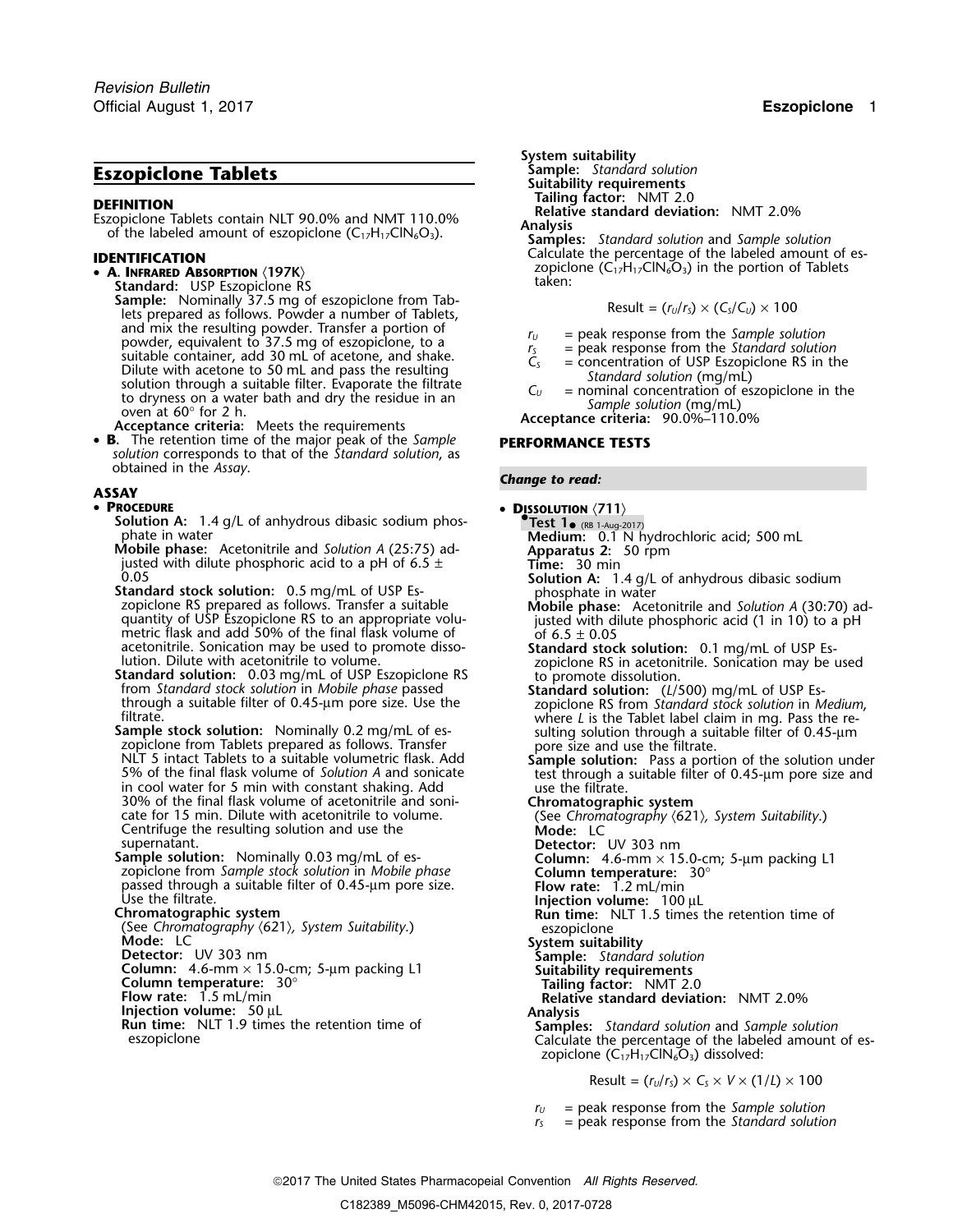$C<sub>S</sub>$  = concentration of USP Eszopiclone RS in the temperature of the water bath exceed 25°. Pass the standard solution (mg/mL) examples a suitable filter of 0.45-µn *V* = volume of *Medium*, 500 mL<br> *L* = label claim (mg/Tablet) **pore size. Foam may form during filtration.**<br> **Mobile phase:** Acetonitrile and Solution A ( *L* = label claim (mg/Tablet) **Mobile phase:** Acetonitrile and *Solution A* (37:63) ad-**Acceptance criteria:** NLT 80% (Q) of the labeled in a justed with dilute phosphoric acid (1 in 100) to a pH amount of eszopiclone (C<sub>17</sub>H<sub>17</sub>ClN<sub>6</sub>O<sub>3</sub>) is dissolved. of 4.8 ± 0.05 **•**<br>**Place transformation .Test 2 Diluent:** Acetonitrile and *Solution A* (37:63) adjusted **Apparatus 2: 50 rpm**<br>**Time:** 20 min **Buffer:** To each liter of water add 1.0 mL of phos-<br>phoric acid and adjust with 2 N sodium hydroxide TS phoric acid and adjust with 2 N sodium hydroxide TS zopiclone RS in *Diluent*. Sonication may be used to to a pH of 4.0.<br>**Mobile phase:** Acetonitrile and *Buffer* (20:80) **promote dissolution:** (**Mobile phase:** Acetonitrile and *Buffer* (20:80) **Mobile phase:** Acetonitrile and *Buffer* (20:80) **Standard solution:** 0.008 mg/mL of USP Eszopiclone zopiclone RS in *Medium*. Sonication may be used to of 0.45-µm pore size. Use the filtrate. Sonication may<br>promote dissolution. **Standard solution:** (*L*/500) mg/mL of USP Es-<br>zopiclone RS from Standard stock solution in Medium, where *L* is the label claim in mg/Tablet. Pass the re-<br>sulting solution through a suitable filter of 0.45-µm **Sample solution:** Pass a portion of the solution under test through a suitable filter of 0.45-µm pore size and<br>use the filtrate. **Chromatographic system**<br>
(See Chromatography (621), System Suitability.) **Chromatographic system** (See *Chromatography* 〈621〉*, System Suitability*.) **Chromatographic system Detector:** UV 303 nm **Column:** 4.6-mm × 15.0-cm; 5-µm packing L1 **Detector:** UV 303 nm<br>**Column temperature:** 45°<br>**Flow rate:** 1 mL/min **Detector:** Column: 4.6-mm × 25 **Column temperature:** 45° **Column:** 4.6-mm × 25-cm; 5-µm packing L1 **Flow rate:** 1 mL/min **Column temperature:** 30° **Injection volume:**  $80 \mu L$ <br>**Run time:** NLT 1.5 times the retention time of **Flow rate:** 1.5 mL/min **Run time:** NLT 1.5 times the retention time of eszopiclone **System suitability**<br> **Sample:** Standard solution<br> **System suitability**<br> **System suitability Sample:** *Standard solution*<br>**Suitability requirements Tailing factor:** NMT 2.0 *solution* **Relative standard deviation:** NMT 2.0%<br>**Analysis Samples:** *Standard solution* and *Sample solution* compound Compound A compound A and establishing compound A compound A compound A algority compound A and the percentage of the labeled amount of es-Calculate the percentage of the labeled amount of es-<br>*zopiclone*  $(C_{17}H_{17}ClN_6O_3)$  dissolved:

- 
- 
- 
- 
- 
- 

**Tolerances:** NLT 80% (*Q*) of the labeled amount of eszopiclone (C $_{17}$ H $_{17}$ ClN $_{6}$ O $_{3})$  is dissolved. $_{\bullet}$ 

• **UNIFORMITY OF DOSAGE UNITS** 〈**905**〉**:** Meets the from the *Sample solution* requirements *r*<sub>S</sub> = peak response of eszopiclone from the

- - $_{2017}$ ) and 6.9 g/L of monobasic sodium phosphate in water. Sonicate for NLT 15 min and do not let the

*Standard solution* (mg/mL) resulting solution through a suitable filter of 0.45-µm = volume of *Medium*, 500 mL

- with dilute phosphoric acid (1 in 100) to a pH of 2.5  $\pm$  0.05
- **System suitability solution:** 0.008 mg/mL each of USP<br>Eszopiclone Related Compound A RS and USP Es-

**Standard stock solution:** 0.1 mg/mL of USP Es- RS in *Diluent* passed through a suitable membrane filter zopiclone RS in *Medium*. Sonication may be used to contrast of 0.45-um pore size. Use the filtrate. Sonication may

- be used to promote dissolution.<br>**Sample solution:** Nominally 0.8 mg/mL of eszopiclone in *Diluent* prepared as follows. Crush NLT 20 Tablets to a fine powder and transfer a suitable portion to an sulting solution through a suitable filter of 0.45-µm appropriate volumetric flask. Add 60% of the final flask<br>pore size and use the filtrate. volume of *Diluent*, sonicate for 15 min in cold water with periodic shaking, and dilute with *Diluent* to volume. Pass the resulting solution through a suitable<br>membrane filter of 0.45-µm pore size, and use the<br>filtrate.
	-

**Mode:** LC (See *Chromatography* 〈621〉*, System Suitability*.)

- 
- 
- **Run time:** NLT 2 times the retention time of eszopiclone
- 
- **Samples:** *System suitability solution and Standard solution*
- - **Resolution:** NLT 10 between eszopiclone related compound A and eszopiclone, System suitability
- Tailing factor: NMT 2.0 for eszopiclone, *Standard solution*

Result = (*<sup>r</sup>U*/*<sup>r</sup>S*) <sup>×</sup> *C<sup>S</sup>* <sup>×</sup> *<sup>V</sup>* <sup>×</sup> (1/*L*) × 100 **Relative standard deviation:** NMT 5.0%, *Standard solution*

*r*<sub>*u*</sub> = peak response from the *Sample solution*<br> *r*<sub>*s*</sub> = peak response from the *Standard solution*<br> *C<sub>s</sub>* = concentration of USP Eszopiclone RS in the **Calculate the percentage of each degradation pr** = concentration of USP Eszopicione RS in the<br>
Standard solution (mg/mL)<br>
= volume of Medium, 500 mL<br>
= volume of Medium, 500 mL<br>
= volume of Medium, 500 mL

 $L =$  label claim (mg/Tablet)  $\qquad \qquad$  Result  $= (r_v/r_s) \times (C_s/C_v) \times (1/f) \times 100$ 

- $r_U$  = peak response of each degradation product from the *Sample solution*
- *Standard solution*
- **IMPURITIES**  $C_S$  = concentration of USP Eszopiclone RS in the *Standard solution* (mg/mL)
- **Change to read: C**<sub>U</sub> = nominal concentration of eszopiclone in the *Sample solution* (mg/mL)
	-

**ORGANIC IMPURITIES**<br>**Protect all solutions from light F** and **all solutions from light Acceptance criteria:** See *Table 1*. Disregard peaks less • **ORGANIC IMPURITIES**<br>Protect all solutions from light.<br>Solution A: 8.1 g/L of Sodium dodecyl sulfate (RB 1-Aug-<br>Solution A: 8.1 g/L of Sodium dodecyl sulfate (RB 1-Aug-<br>than 0.04%.